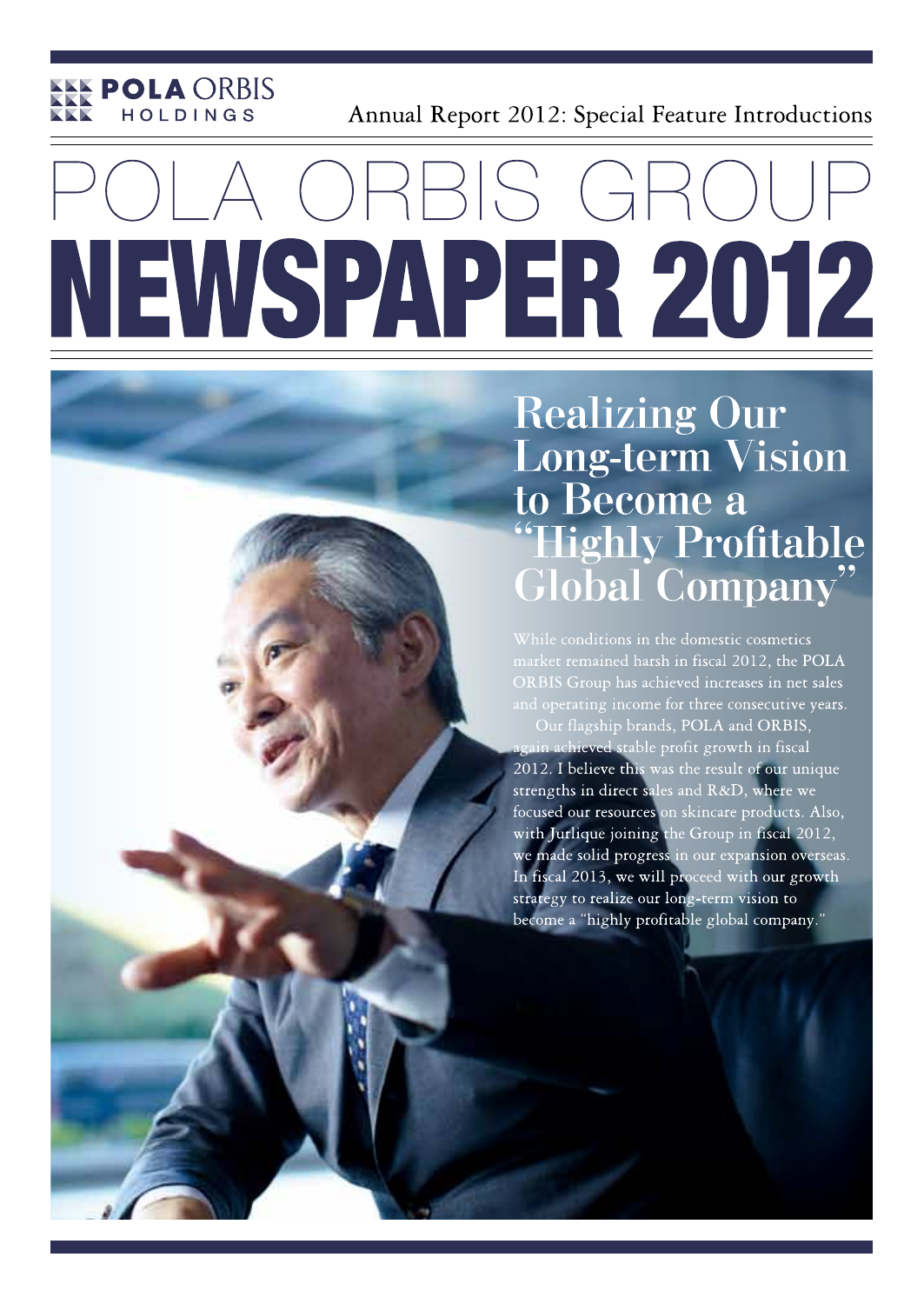# Accelerating Overseas Development

### Jurlique



Against the backdrop of a rapidly expanding cosmetics market in Asia, particularly in China, POLA ORBIS HOLDINGS INC. followed up its acquisition of H2O PLUS HOLDINGS, LLC in the summer of 2011 with the acquisition of the Australia-based organic cosmetics brand Jurlique International Pty Ltd, which has established marketing channels in Hong Kong and China, in February 2012. The POLA ORBIS Group is accelerating activities to increase sales overseas, especially in Asia, to achieve its longterm vision of an overseas sales ratio of 20% or higher by 2020.

P24 Special Feature 2 (Jurlique) P35 Topics

## Solid R&D Capabilities

The POLA ORBIS Group has announced numerous research findings at the most prominent conferences for presenting scientific papers, and its R&D capabilities are recognized worldwide. In 2012, POLA CHEMICAL INDUSTRIES INC., a Group company, won the IFSCC\* Poster Award at the IFSCC Congress, the most authoritative event in the cosmetic science and technologies field. This is the sixth IFSCC award POLA CHEMICAL has received, and it is the first IFSCC award granted for the skin-whitening field. In light of these achievements, POLA CHEMICAL has become one of the world's leading cosmetic companies in R&D. \* International Federation of Societies of Cosmetic Chemists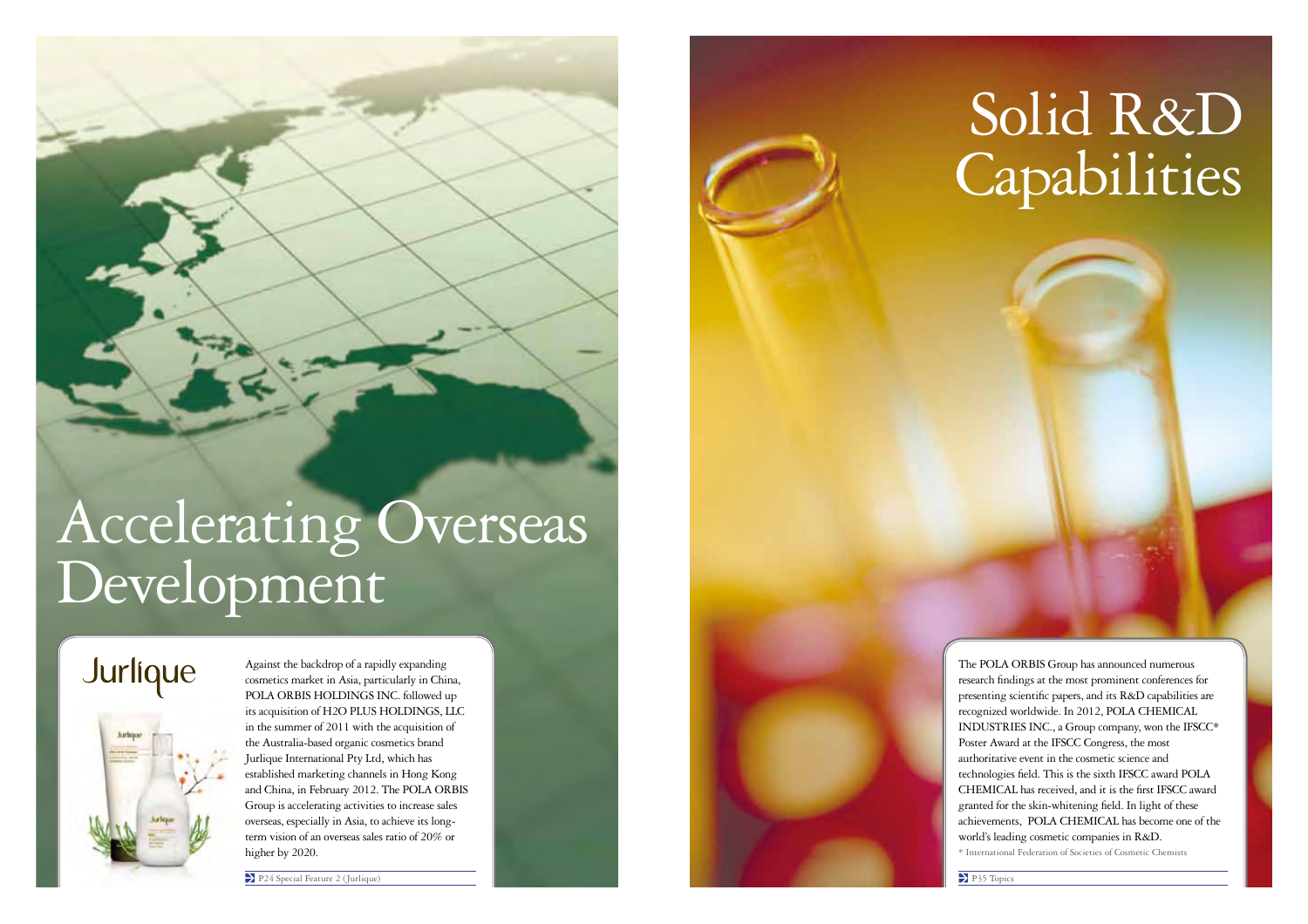



The ORBIS brand was developed under an original 100% Oil-free concept. ORBIS provides mail-order services that prioritize customer convenience, and it offers free shipping on orders of just one item, a 30-day return guarantee, and free sample-size packages for most of its products. This commitment to high-quality products and services has earned high evaluations from

customers, with ORBIS winning the No. 1 ranking in the mail-order sales category in the 2012 JCSI\* survey, the largest customer satisfaction survey in Japan. This was the second year in a row that ORBIS was ranked the highest in this category.

\* Japanese Customer Satisfaction Index

P<sub>32</sub> Review of Operations (ORBIS)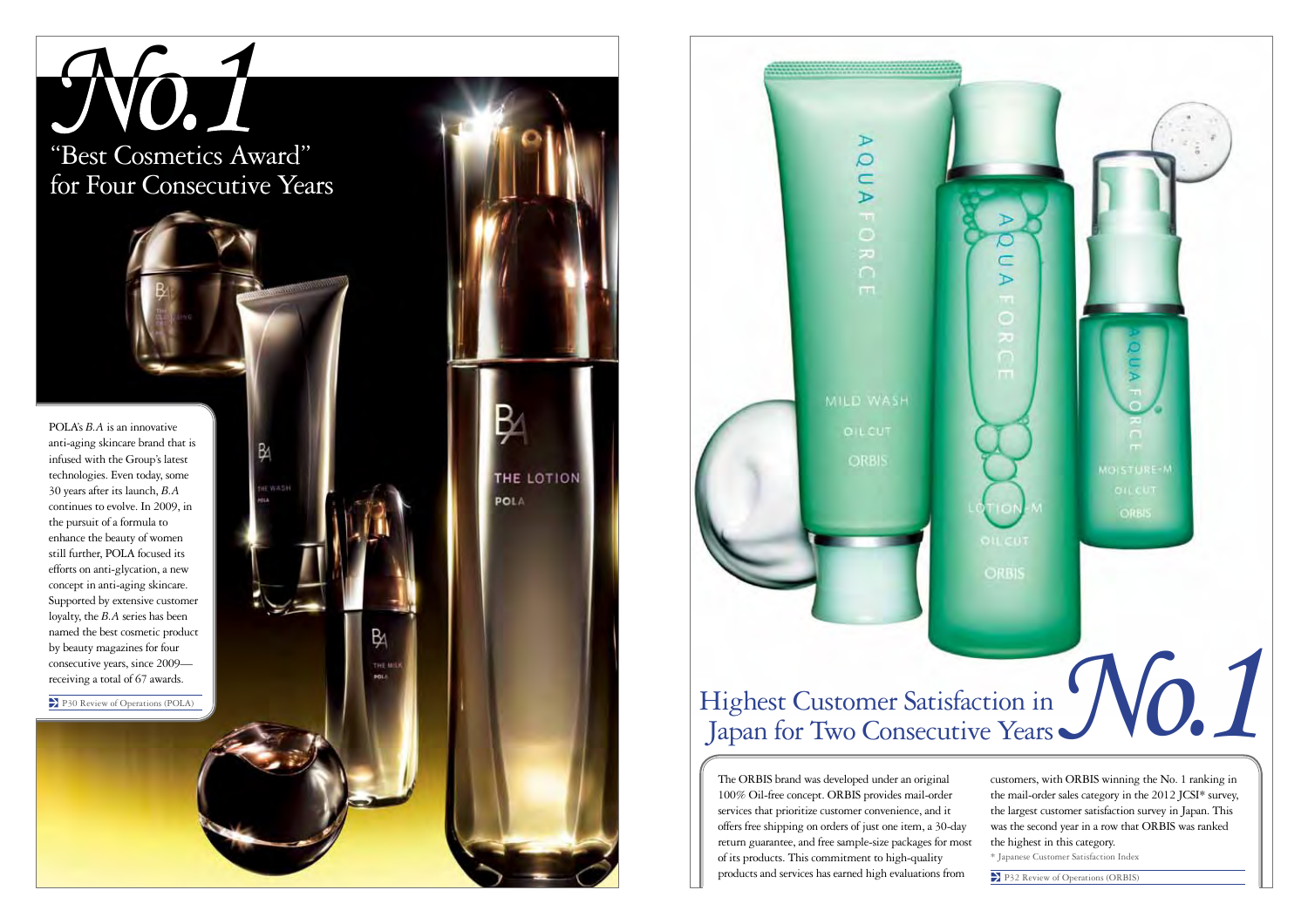

POLA THE BEAUTY is a network of retail stores that integrate sales, consulting, and esthetic treatments. The business model of POLA THE BEAUTY stores is completely different from traditional cosmetic retail stores. The first store of this kind opened in 2005, and the network has steadily expanded, comprising 572 stores as of December 2012. The POLA THE BEAUTY network marked a 9.1% year-on-year increase in 2012, and this high growth rate confirms the importance of POLA THE BEAUTY as a key pillar supporting stable domestic growth for the Group.

P20 Special Feature 1 (POLA THE BEAUTY)

*DNA* for Business Growth

With a long-standing commitment to "make and sell our products ourselves," the POLA ORBIS Group is able to identify emerging market trends and customer needs and ensure the swift implementation of innovations in line with the times. The Group inherited this spirit of innovation like DNA passed down from our earliest days in business. The impetus for evolution beyond the traditional door-to-door sales format was "Consulting First," a corporate message delivered in 2000, which realized the concept of POLA THE BEAUTY—a fresh, dynamic model for the cosmetics business.

P14 Management Insights